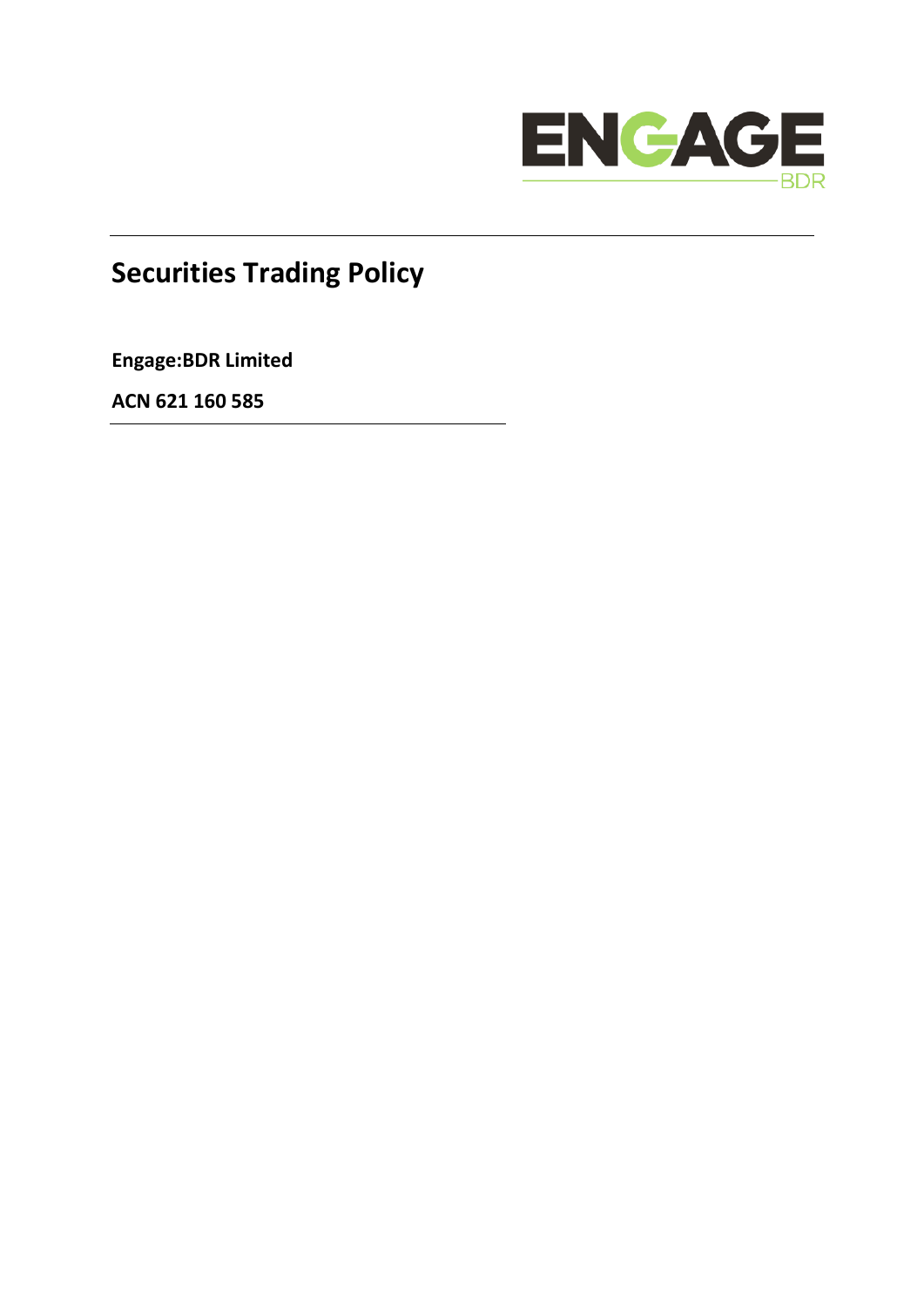#### **1. Introduction**

This Securities Trading Policy (**Policy**) sets out the policy on the sale and purchase of securities in engage:BDR Limited (**Company**) by its Key Management Personnel, close family of the Key Management Personnel and associated employees who work closely with, or in close proximity to, the Key Management Personnel.

This includes the Key Management Personnel's executive assistants, the next layer of management below the Key Management Personnel and any other staff who may have access to their emails, in accordance with ASX Guidance Note 27.

Key Management Personnel are those persons having authority and responsibility for planning, directing and controlling the activities of the entity, directly or indirectly, including any Director (whether executive or otherwise) of that entity.

The Company has determined that its Key Management Personnel are its Directors and those employees directly reporting to the Managing Director.

Key Management Personnel are encouraged to be long-term holders of the Company's securities. However, it is important that care is taken in the timing of any purchase or sale of such securities.

The purpose of these guidelines is to assist Key Management Personnel to avoid conduct known as 'insider trading'. In some respects, the Company's policy extends beyond the strict requirements of the *Corporations Act 2001* (Cth).

## **2. Definition**

This Policy extends to directors, officers, employees or potential insiders (including such parties as advisors and consultants who have access to or are involved with confidential information). This includes a director, officer or employee of engage:BDR, the director's, officer's or employee's immediate family (includes a person or persons under the control of influence of the director, officer or employee) and related entities controlled by the director, officer or employee or members of the immediate family.

## **3. What types of transactions are covered by this policy?**

This policy applies to both the sale and purchase of any securities of the Company and its subsidiaries on issue from time to time.

## **4. What is insider trading?**

#### **4.1** Prohibition

Insider trading is a criminal offence. It may also result in civil liability. In broad terms, a person will be guilty of insider trading if:

- (a) that person possesses information which is not generally available to the market and, if it were generally available to the market, would be likely to have a material effect on the price or value of the Company's securities (i.e. information that is 'price sensitive'); and
- (b) that person: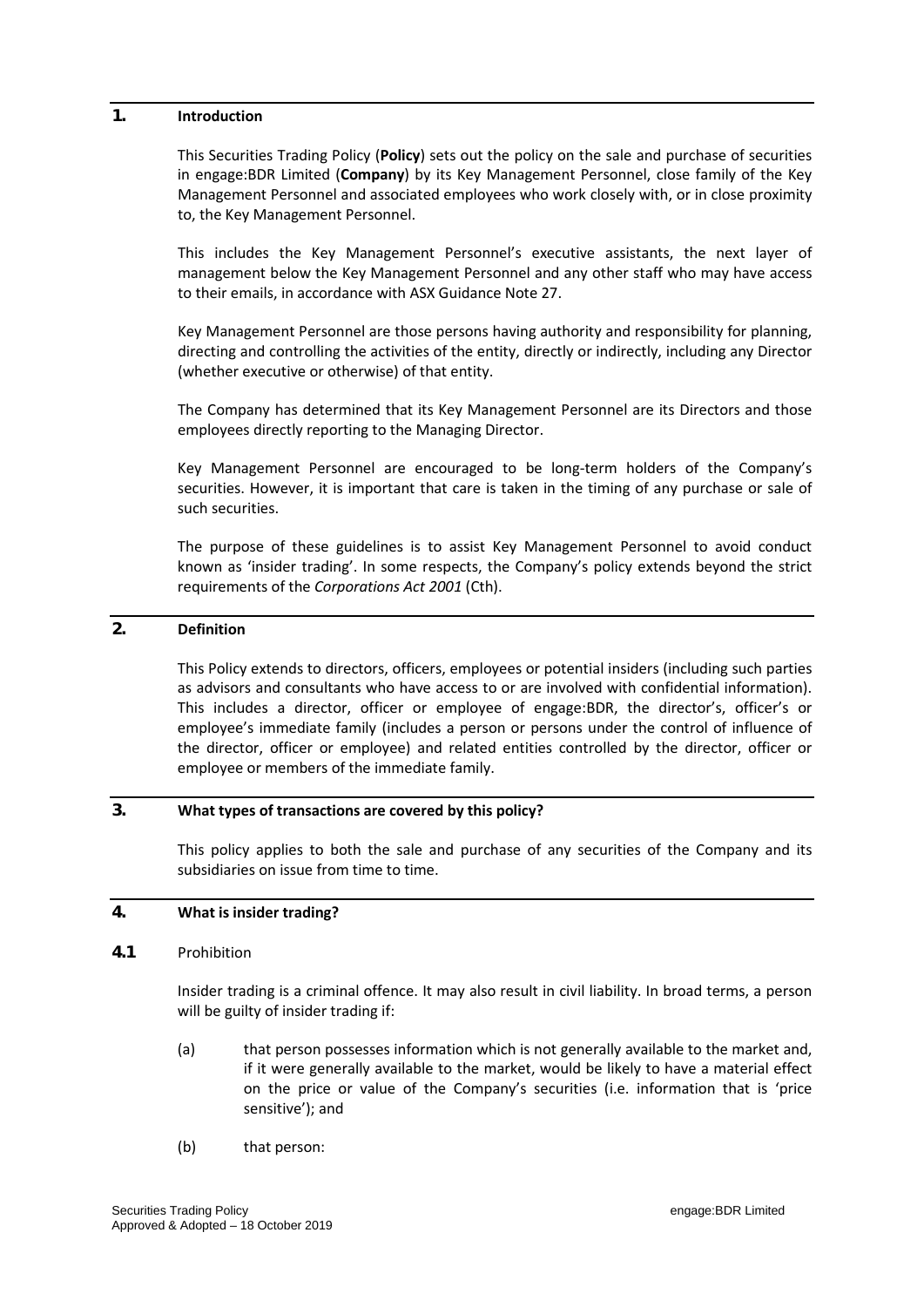- (i) buys or sells securities in the Company; or
- (ii) procures someone else to buy or sell securities in the Company; or
- (iii) passes on that information to a third party where that person knows, or ought reasonably to know, that the third party would be likely to buy or sell the securities or procure someone else to buy or sell the securities of the Company.

## **4.2** Examples

To illustrate the prohibition described above, the following are possible examples of price sensitive information which, if made available to the market, may be likely to materially affect the price of the Company's securities:

- (a) the Company considering a major acquisition:
- (b) the threat of major litigation against the Company;
- (c) the Company's revenue and profit or loss results materially exceeding (or falling short of) the market's expectations;
- (d) a material change in debt, liquidity or cash flow;
- (e) a significant new development proposal (e.g. new product or technology);
- (f) the grant or loss or a major contract;
- (g) a management or business restructuring proposal;
- (h) a share issue proposal;
- **4.3** Dealing through third parties

The insider trading prohibition extends to dealings by individuals through nominees, agents or other associates, such as family members, family trusts and family companies (referred to as "**Associates**" in these guidelines).

**4.4** Information however obtained

It does not matter how or where the person obtains the information – it does not have to be obtained from the Company to constitute inside information.

**4.5** Employee share schemes

The prohibition does not apply to acquisitions of shares or options by employees made under employee share or option schemes, nor does it apply to the acquisition of shares as a result of the exercise of options under an employee option scheme. However, the prohibition does apply to the sale of shares acquired under an employee share scheme and also to the sale of shares acquired following the exercise of an option granted under an employee option scheme.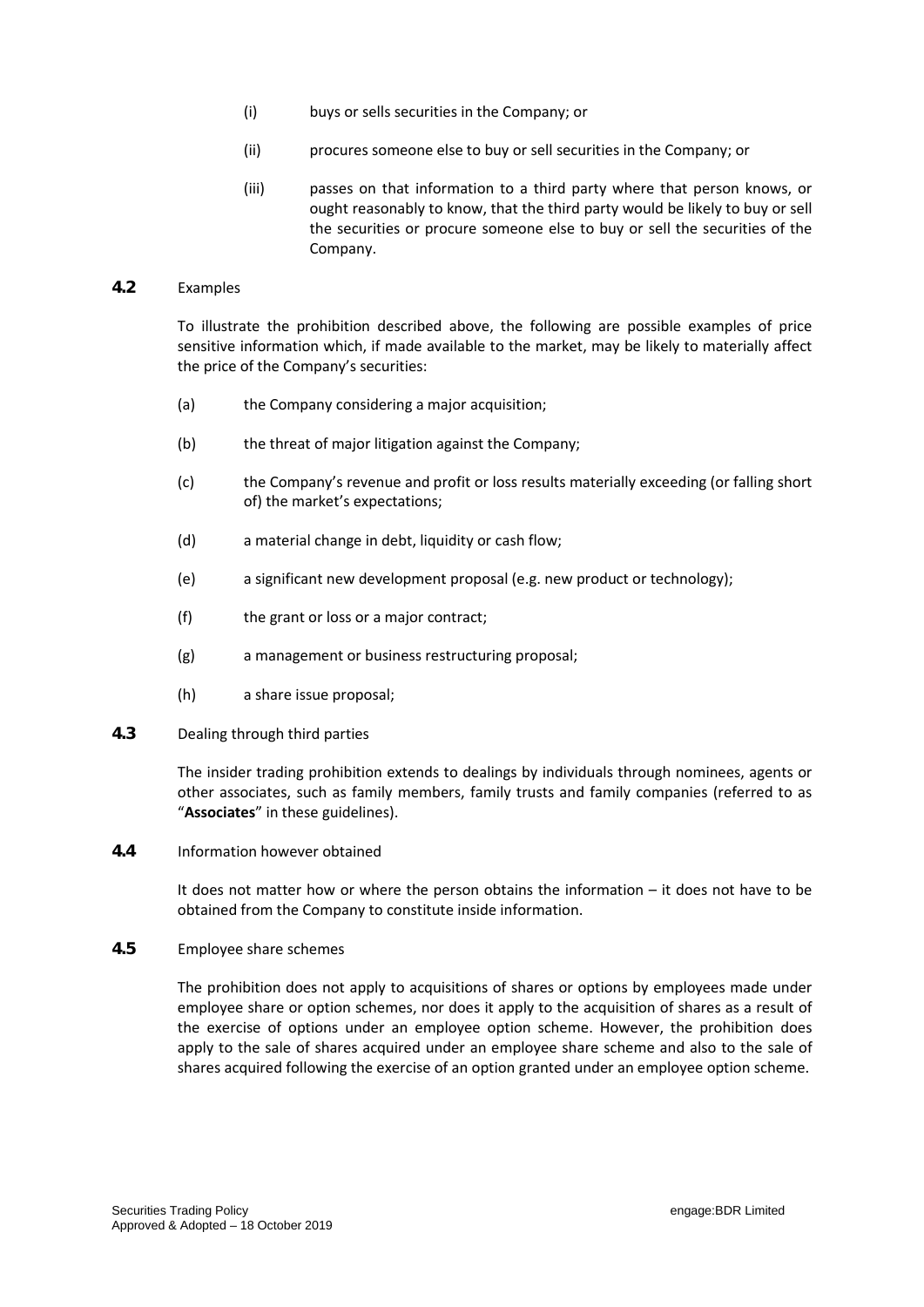## **5. Guidelines for trading in the Company's securities**

#### <span id="page-3-0"></span>**5.1** General rule

Key Management Personnel must not, except in exceptional circumstances deal in securities of the Company during the following periods:

- (a) the period 1 July of each year until the release of the Company's half-year results ('Appendix 4D') to the Australian Securities Exchange and ending at the beginning of the next trading day after such release;
- (b) the period 1 January of each year until the release of the Company's year-end results ('Appendix 4E') to the Australian Securities Exchange and ending at the beginning of the next trading day after such release; or
- (c) any other periods imposed by the Board.

## (together the **Closed Periods**).

The Company may at its discretion vary this rule in relation to a particular Closed Periods by general announcement to all Key Management Personnel either before or during the Closed Periods. However, if Key Management Personnel is in possession of price sensitive information which is not generally available to the market, then he or she must not deal in the Company's securities at **any** time.

## **5.2** General Prohibition from Trade on any Person Possessing Inside Information

Any person who possesses inside information about the Company's securities is generally prohibited from trading in those securities under insider trading laws. This applies even where the trade occurs within a permitted trading window as specified in this policy.

## **5.3** Ad Hoc Restrictions

The Company reserves the right to impose ad hoc trading restrictions on securities during any period, including one that would otherwise fall within a permitted trading window under this policy, when it is considering a matter subject to ASX Listing Rule 3.1A. Ad hoc trading restrictions may apply to individual Key Management Personnel, to Key Management Personnel generally, or to anyone else affected by this policy. The communication of an ad hoc restriction is strictly limited to Key Management Personnel and any other employees who are directly involved in, or have knowledge of, the matter being considered under Listing Rule 3.1A.

## **5.4** No short-term trading in the Company's securities

Key Management Personnel should never engage in short-term trading of the Company's securities except for the exercise of options where the shares will be sold shortly thereafter.

## **5.5** Securities in other companies

Buying and selling securities of other companies with which the Company may be dealing is prohibited where an individual possesses information which is not generally available to the market and is 'price sensitive'. For example, where an individual is aware that the Company is about to sign a major agreement with another company, they should not buy securities in either the Company or the other company.

#### **5.6** Hedging Transactions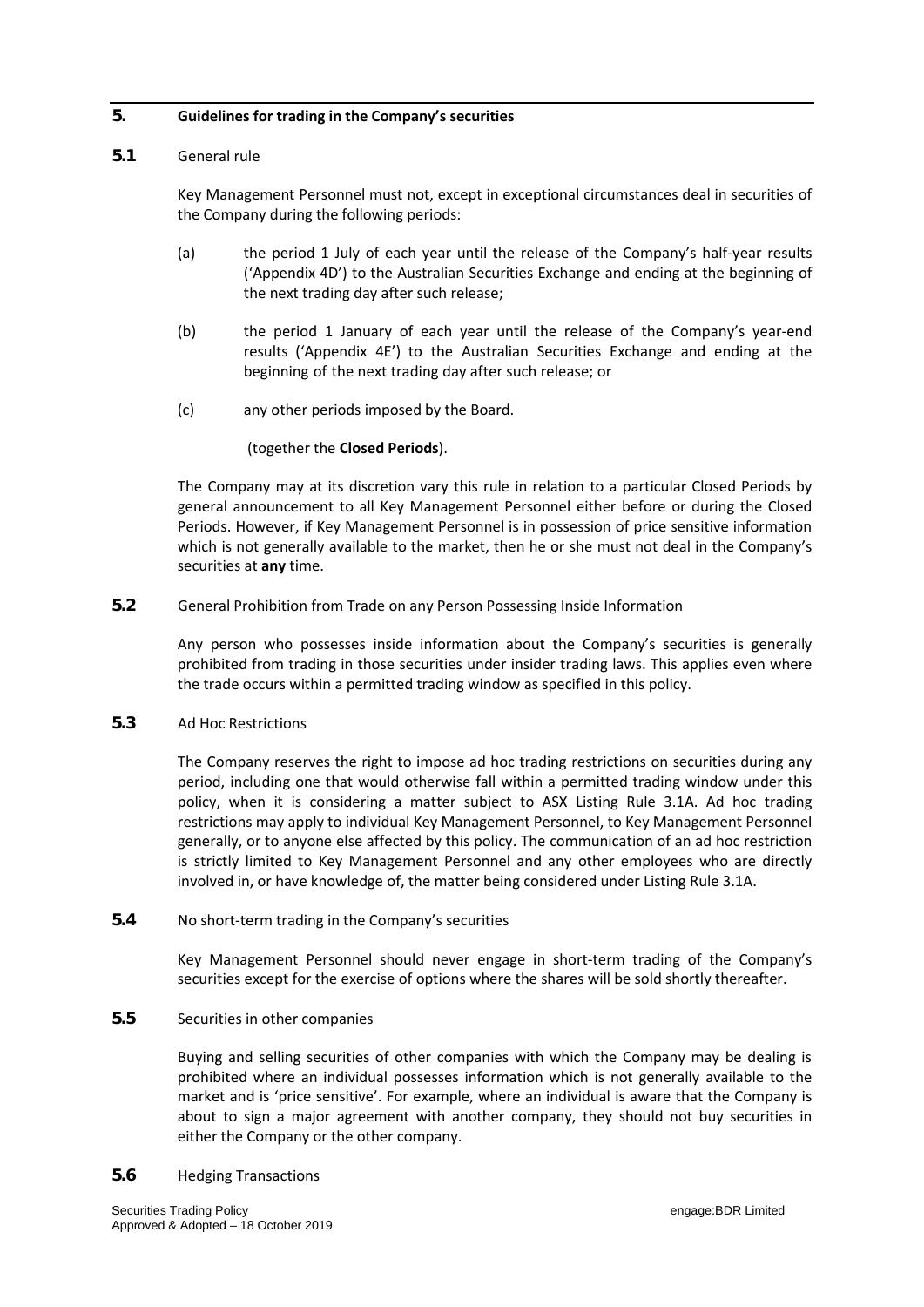Key Management Personnel and their closely related parties are prohibited from entering into an arrangement that would have the effect of limiting their exposure to risk relating to an element of their remuneration that either has not vested or has vested but remains subject to a holding lock, in accordance with the *Corporations Act 2001.* This policy prohibits any person affected by this policy from entering into a hedging transaction.

**5.7** Margin Lending and Other Secured Financial Arrangements

Key Management Personnel and other employees covered by this policy are required to disclose any margin lending or other secured financial arrangements to the Company, so that the board and senior management are not caught unaware if there is a default.

- **5.8** Exceptions
	- (a) Key Management Personnel may at any time:
		- (i) acquire ordinary shares in the Company by conversion of securities giving a right of conversion to ordinary shares;
		- (ii) acquire Company securities under a bonus issue made to all holders of securities of the same class;
		- (iii) acquire Company securities under a dividend reinvestment, or top-up plan that is available to all holders or securities of the same class;
		- (iv) acquire, or agree to acquire or exercise options under an employee incentive scheme (as that term is defined in the ASX Listing Rules);
		- (v) withdraw ordinary shares in the Company held on behalf of the Key Management Personnel in an employee incentive scheme (as that term is defined in the ASX Listing Rules) where the withdrawal is permitted by the rules of that scheme;
		- (vi) acquire ordinary shares in the Company as a result of the exercise of options held under an employee option scheme;
		- (vii) transfer securities of the Company already held into a superannuation fund or other saving scheme in which the restricted person is a beneficiary;
		- (viii) make an investment in, or trade in units of, a fund or other scheme (other than a scheme only investing in the securities of the Company) where the assets of the fund or other scheme are invested at the discretion of a third party;
		- (ix) where a restricted person is a trustee, trade in the securities of the Company by that trust, provided the restricted person is not a beneficiary of the trust and any decision to trade during a prohibited period is taken by the other trustees or by the investment managers independently of the restricted person;
		- (x) undertake to accept, or accept, a takeover offer;
		- (xi) trade under an offer or invitation made to all or most of the security holders, such as a rights issue, a security purchase plan, a dividend or distribution reinvestment plan and an equal access buy-back, where the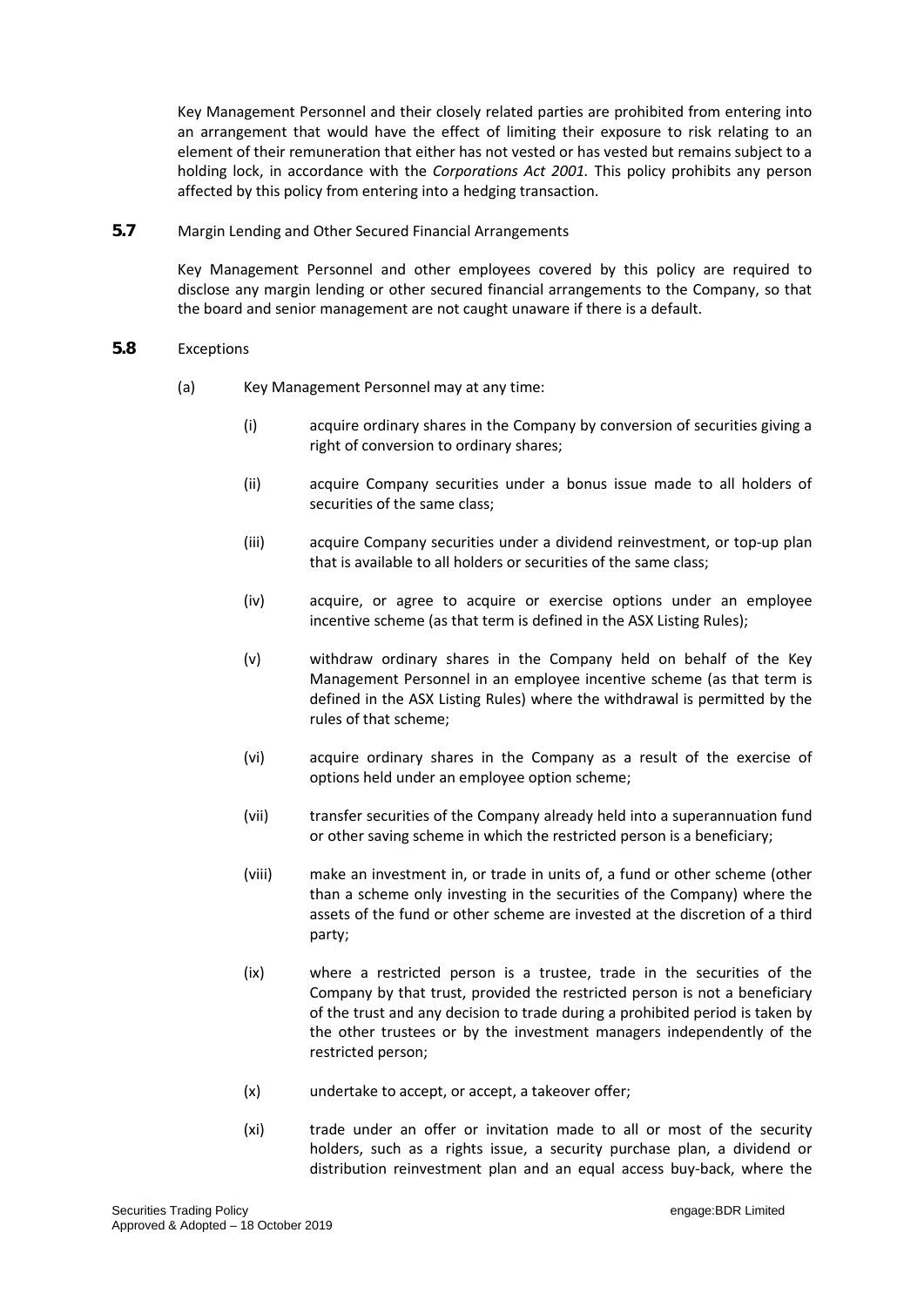plan that determines the timing and structure of the offer has been approved by the Board. This includes decisions relating to whether or not to take up the entitlements and the sale of entitlements required to provide for the take up of the balance of entitlements under a renounceable pro rata issue;

- (xii) dispose of securities of the Company resulting from a secured lender exercising their rights, for example, under a margin lending arrangement;
- (xiii) exercise (but not sell securities following exercise) an option or a right under an employee incentive scheme, or convert a convertible security, where the final date for the exercise of the option or right, or the conversion of the security, falls during a prohibited period or the Company has had a number of consecutive prohibited periods and the restricted person could not reasonably have been expected to exercise it at a time when free to do so; or
- (xiv) trade under a non-discretionary trading plan for which prior written clearance has been provided in accordance with procedures set out in this Policy.
- (b) In respect of any share or option plans adopted by the Company, it should be noted that it is not permissible to provide the exercise price of options by selling the shares acquired on the exercise of these options unless the sale of those shares occurs outside the periods specified in paragraph [5.1.](#page-3-0)

Were this is to occur at a time when the person possessed inside information, then the sale of Company securities would be a breach of insider trading laws, even though the person's decision to sell was not influenced by the inside information that the person possessed and the person may not have made a profit on the sale. Where Company securities are provided to a lender as security by way of mortgage or charge, a sale that occurs under that mortgage or charge as a consequence of default would not breach insider trading laws.

**5.9** Notification of periods when Key Management Personnel are not permitted to trade

The Company Secretary will endeavour to notify all Key Management Personnel of the times when they are not permitted to buy or sell the Company's securities as set out in paragraph [5.1.](#page-3-0)

**5.10** Trading in Derivatives

Trading by Key Management Personnel in derivative products issued over or in respect of the Company's securities raises the same issues and poses the same risks as trading by Key Management Personnel in securities. This policy extends to cover trading in derivatives as well.

## **6. Approval and Notification Requirements**

- <span id="page-5-0"></span>**6.1** Approval requirements
	- (a) Any Key Management Personnel (other than the Chairman) wishing to buy, sell or exercise rights in relation to the Company's securities must obtain the prior written approval of the Chairman or the Board before doing so.
	- (b) If the Chairman wishes to buy, sell or exercise rights in relation to the Company's securities, the Chairman must obtain the prior approval of the Board before doing so.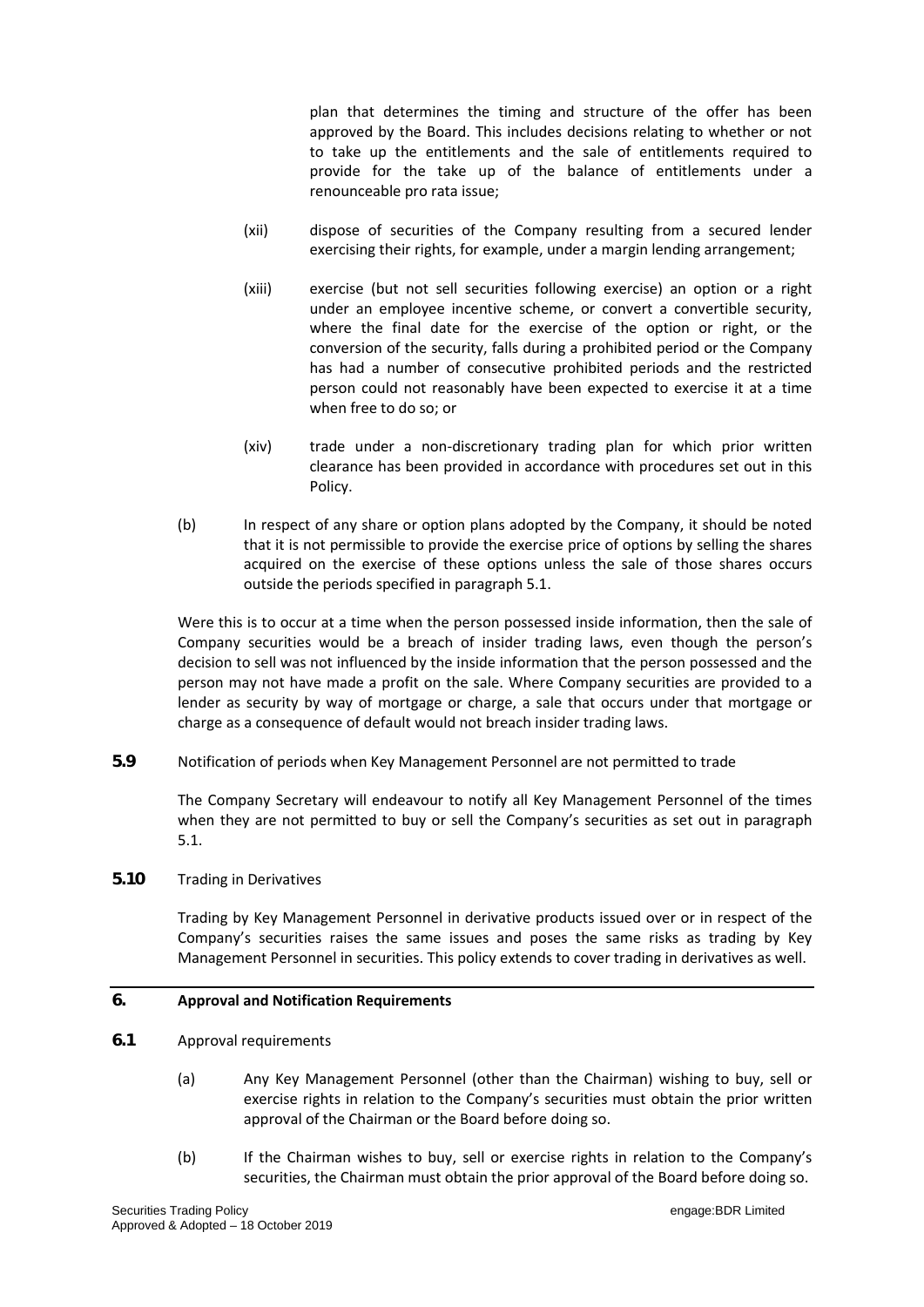## <span id="page-6-0"></span>**6.2** Approvals to buy or sell securities

- (a) All requests to buy or sell securities as referred to in paragraph [6.1](#page-5-0) must include the intended volume of securities to be purchased or sold and an estimated time frame for the sale or purchase.
- (b) Copies of written approvals must be forwarded to the Company Secretary prior to the approved purchase or sale transaction.

## **6.3** Notification

Subsequent to approval obtained in accordance with paragraphs [6.1](#page-5-0) and [6.2,](#page-6-0) any Key Management Personnel who (or through his or her Associates) buys, sells, or exercises rights in relation to Company securities **must** notify the Company Secretary in writing of the details of the transaction within two (2) business days of the transaction occurring. This notification obligation **operates at all times** and includes applications for acquisitions of shares or options by employees made under employee share or option schemes and also applies to the acquisition of shares as a result of the exercise of options under an employee option scheme.

## **6.4** Key Management Personnel sales of securities

Key Management Personnel need to be mindful of the market perception associated with any sale of Company securities and possibly the ability of the market to absorb the volume of shares being sold. With this in mind, the management of the sale of any significant volume of Company securities (i.e. a volume that would represent a volume in excess of 10% of the total securities held by the seller prior to the sale, or a volume to be sold that would be in excess of 10% of the average daily traded volume of the shares of the Company on the ASX for the preceding 20 trading days) by Key Management Personnel needs to be discussed with the Board and the Company's legal advisers prior to the execution of any sale. These discussions need to be documented in the form of a file note, to be retained by the Company Secretary.

**6.5** Exemption from Closed Periods restrictions due to exceptional circumstance

Key Management Personnel who are not in possession of inside information in relation to the Company, may be given prior written clearance by the Managing Director (or in the case of the Managing Director by all other members of the Board) to sell or otherwise dispose of Company securities in a Closed Period where the person is in severe financial hardship or where there are exceptional circumstances as set out in this policy.

#### **6.6** Severe financial hardship or exceptional circumstances

The determination of whether a Key Management Personnel is in severe financial hardship will be made by the Managing Director (or in the case of the Managing Director by all other members of the Board).

A financial hardship or exceptional circumstances determination can only be made by examining all of the facts and if necessary, obtaining independent verification of the facts from banks, accountants or other like institutions.

## **6.7** Financial hardship

Key Management Personnel may be in severe financial hardship if they have a pressing financial commitment that cannot be satisfied other than by selling the securities of the Company.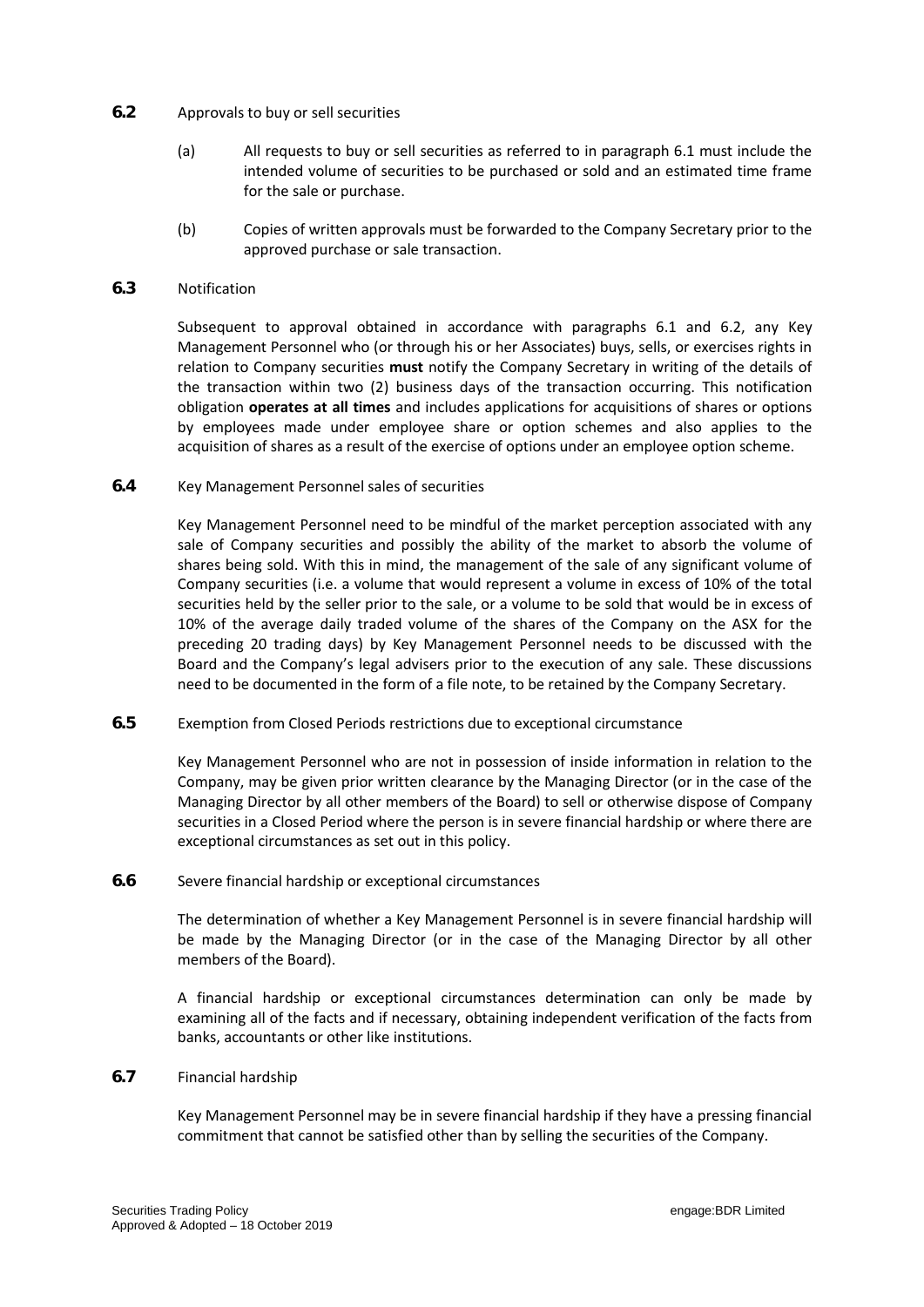In the interests of an expedient and informed determination by the Managing Director (or all other members of the Board as the context requires), any application for an exemption allowing the sale of Company securities in a Closed Period based on financial hardship must be made in writing stating all of the facts and be accompanied by copies of relevant supporting documentation, including contact details of the person's accountant, bank and other such independent institutions (where applicable).

Any exemption, if issued, will be in writing and shall contain a specified time period during which the sale of securities can be made.

#### **6.8** Exceptional circumstances

Exceptional circumstances may apply to the disposal of Company securities by Key Management Personnel if the person is required by a court order, a court enforceable undertaking for example in a bona fide family settlement, to transfer or sell securities of the Company, or there is some other overriding legal or regulatory requirement to do so.

Any application for an exemption allowing the sale of Company securities in a Closed Period based on exceptional circumstances must be made in writing and be accompanied by relevant court and/or supporting legal documentation (where applicable).

Any exemption, if issued, will be in writing and shall contain a specified time period during which the sale of securities can be made.

## **6.9 Position of the Company on Clearances to Trade**

The following statements apply to clearances to trade:

- (a) any clearance to trade can be given or refused by the Company in its discretion, without giving any reasons;
- (b) a clearance to trade can be withdrawn if new information comes to light or there is a change in circumstances;
- (c) the Company's decision to refuse clearance is final and binding on the person seeking the clearance; and
- (d) if clearance to trade is refused, the person seeking the clearance must keep that information confidential and not disclose it to anyone.

## **6.10 Person Designated to Grant a Clearance for Trade**

There needs to be a person designated to grant a clearance for trade whose decision will be respected by the Key Management Personnel and who is in a position to know if the Company is:

- (a) about to release a periodic financial report or other financial data that might come as a surprise to the market;
- (b) about to make an announcement of market sensitive information under Listing Rule 3.1; or
- (c) considering a matter subject to Listing Rule 3.1A.